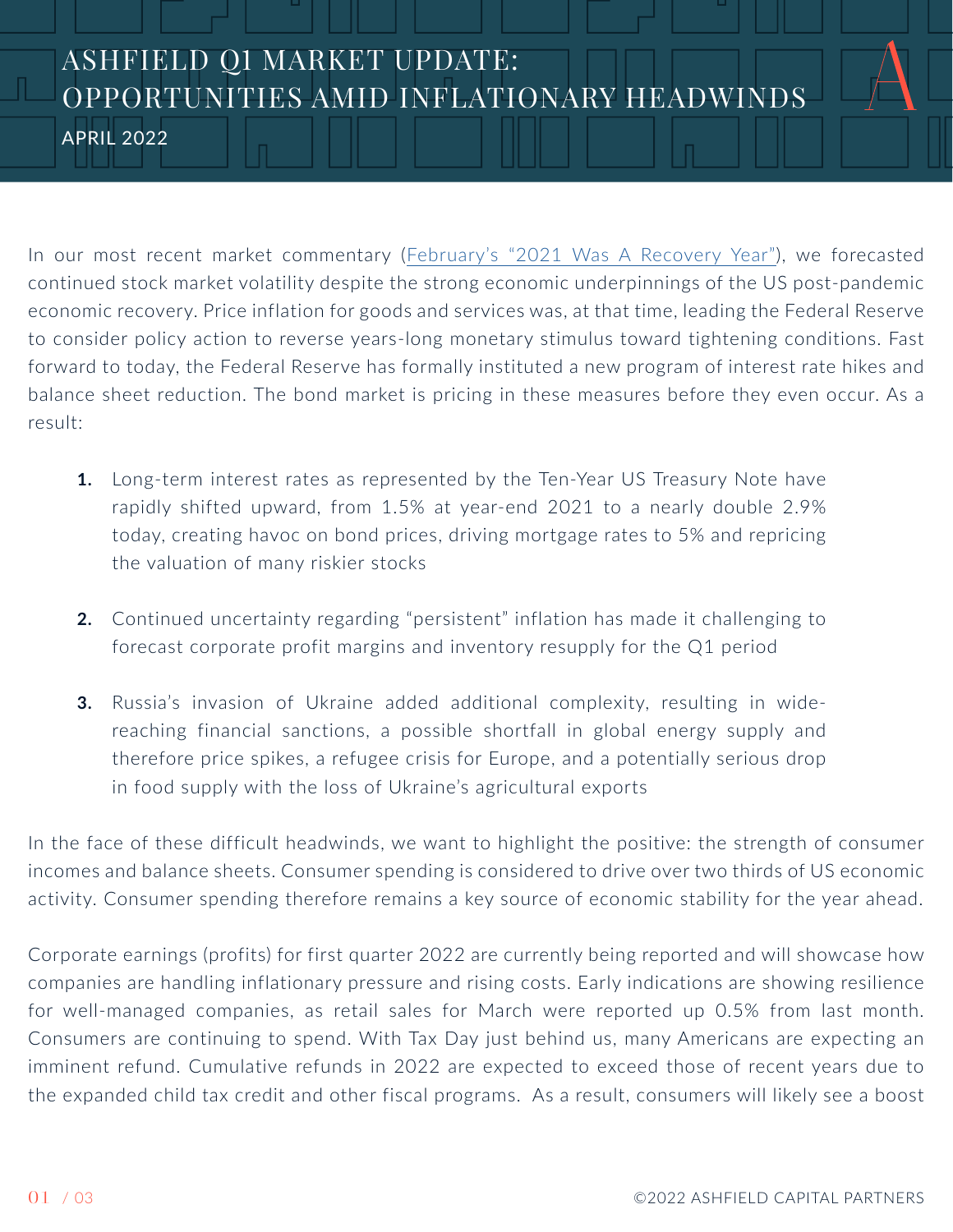in cash over the coming months, providing a buffer against rising costs. Coming off record levels of personal savings during the pandemic lockdown period, households also have the balance sheet liquidity to maintain their purchases.



HOUSEHOLDS NET DEBT TO NOMINAL GDP (%)

Source: Deutsche Bank Research Note

Another pillar of US economic health is the US Initial Jobless Claims Report, which has steadily improved over the last 12 months. Jobless claims are near the lowest level since 1968.

## INITIAL CLAIMS (ICSA)



Source: U.S. Employment and Training Administration; St. Louis Fed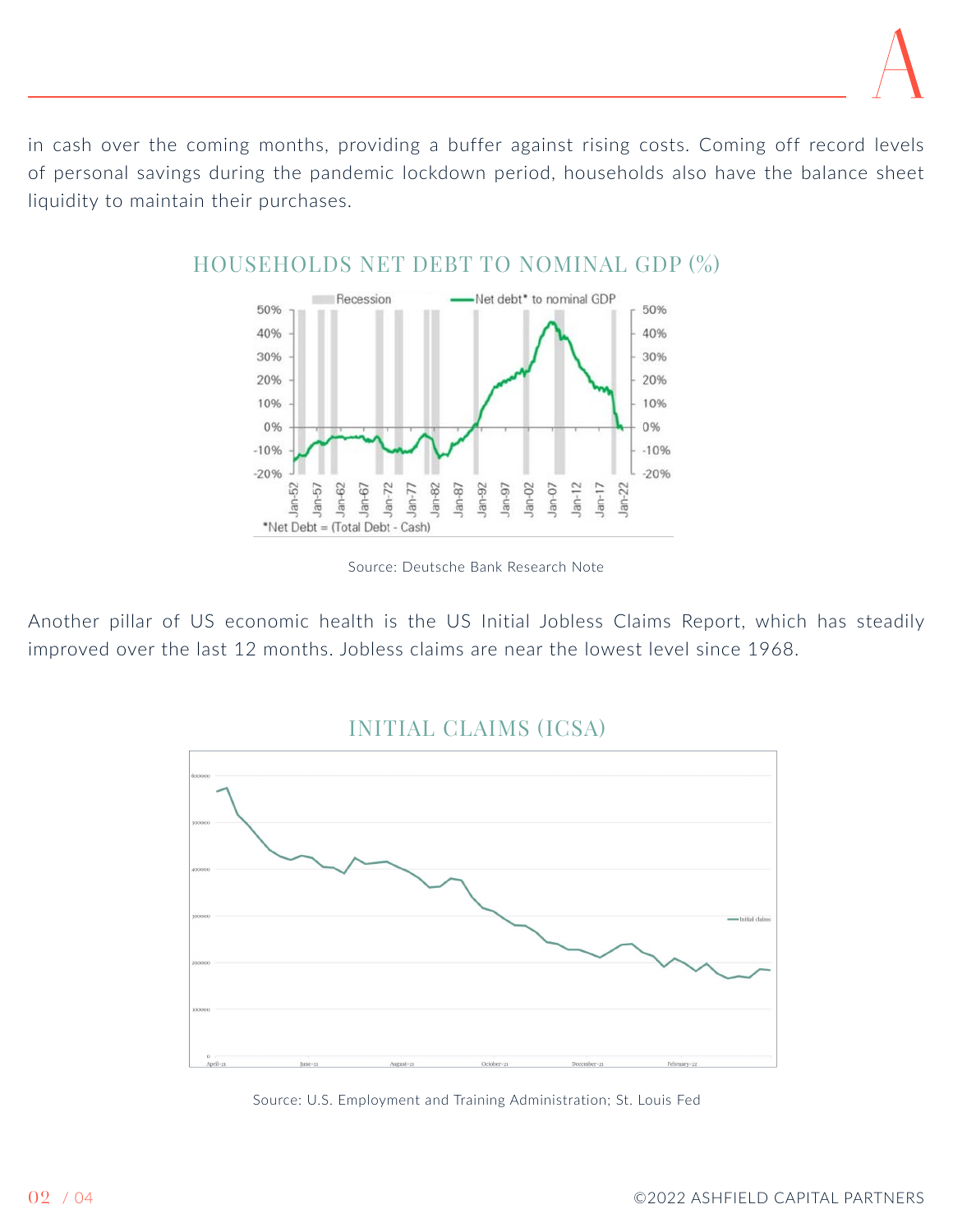Supply shortages have made higher inflation more lasting. The US has demonstrated great momentum in the post-COVID reopening of our economy, but low inventories and the disrupted supply chain have made it a challenge to meet surges in demand. Supply chain pressure is improving however, as demonstrated by reduced turnaround times for loading and unloading container ships.



## % OF CONTAINERS DWELLING MORE THAN 5 DAYS

Source: Evercore/ISI

So, does the Federal Reserve policy shift make sense? The Fed's action is normalizing interest rates in response to the revival of a strong economy, one which does not require continued extraordinary stimulus. This is appropriate and doesn't mark the end of the recovery, nor does it mean that recession is nigh. Historically speaking, it should be further along a timeline of interest rate hikes when economic expansion ends, not at the initial policy moves, and we are just beginning this cycle.



## SPECIFIC PERIODS OF HIGHER INTEREST RATES

| 1 <sup>st</sup> Federal<br>Reserve rate<br><b>Increase</b> | <b>U.S. stocks</b> |                   | U.S. bonds       |                   |
|------------------------------------------------------------|--------------------|-------------------|------------------|-------------------|
|                                                            | Next 6<br>months   | Next 12<br>months | Next 6<br>months | Next 12<br>months |
| 2/4/94                                                     | $-2.6%$            | 2.5%              | $-2.7%$          | $-1.2%$           |
| 6/30/99                                                    | 9.0%               | 8.0%              | 1.3%             | 5.1%              |
| 6/30/04                                                    | 7.8%               | 7.5%              | 4.2%             | 7.1%              |
| 12/17/15                                                   | 1.4%               | 11.3%             | 4.9%             | 1.7%              |
| Average                                                    | 3.9%               | 7.3%              | 1.9%             | 3.2%              |

urox Mominostar as of 12/31/21 U.S. stocks are represented by the S&P 500 indexPad performance does not quarantee or indicate future results. Index oe formance is for illustrative ourorses only. You cannot invest directly Source: BlackRock "Student of the Market January 2022"